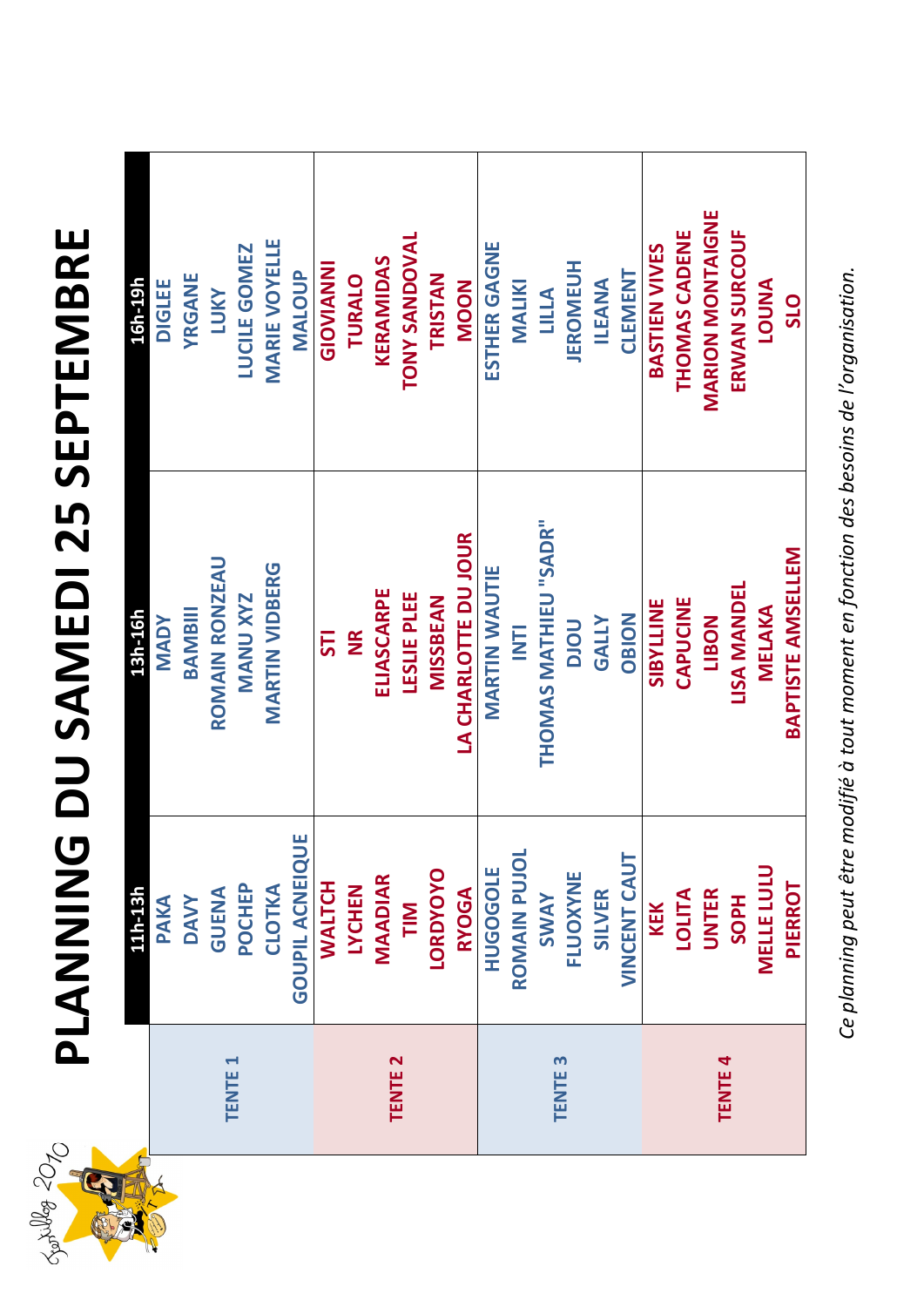*Ce planning peut être modifié à tout moment en fonction des besoins de l'organisation.*  inning peut être modifié à tout moment en fonction des besoins de l'organisation.

| $\zeta$          | - -                                     |                                       |               | œ<br>ш   | pla |
|------------------|-----------------------------------------|---------------------------------------|---------------|----------|-----|
| $\mathbf \Omega$ | $\blacktriangleright$<br>ш<br><b>NE</b> | $\mathbf{\Omega}$<br>ш<br><b>TENT</b> | m<br>ш<br>TEN | ш<br>TEN | ပိ  |
| Fellix des       |                                         |                                       |               |          |     |

# **PLANNING DU DIMANCHE 26 SEPTEMBRE**  NING DU DIMANCHE 26 SEPTEMBRE

| SABOTEN                  |                              |                      |
|--------------------------|------------------------------|----------------------|
|                          | YRGANE                       | PACCO                |
| <b>ALLIA</b>             | GOMEZ<br>LUCILE <sup>(</sup> | <b>MARGAUX MOTIN</b> |
| POLLO & WILDE            | <b>NOISO</b>                 | <b>DIGLEE</b>        |
| TURALO                   | <b>ATT</b><br>GAL            | NOE                  |
| <b>ATITO1</b>            | LOÏC SECHERESSE              | MURGEN               |
| <b>TILDABEAR</b>         | <b>LAST</b>                  | <b>MOUK</b>          |
| <b>DOUBLEP</b>           | <b>NADD</b>                  | ROMAIN RONZEAU       |
| LA GRANDE CHOSE          | <b>JIBE</b>                  | CED                  |
| <b>MANU XYZ</b>          | PIERROT                      | <b>DAVY</b>          |
| KERAMIDAS                | <b>ANNE-LISE</b>             | 2D / DOUBLEDAMS      |
| <b>NOOT</b>              | <b>JEAN-PAUL POGNON</b>      | <b>STAN SILAS</b>    |
| MALIKI                   | <b>MAADIAR</b>               |                      |
| <b>MARTIN VIDBERG</b>    | <b>MOATTHIEU</b>             | BAMBIII              |
| <b>YODABLOG</b>          | THORN                        | <b>NADY</b>          |
| <b>MONSIEUR LE CHIEN</b> | STIVO                        | MELAKA               |
| WANDRILLE                | <b>MARIE VOYELLE</b>         | <b>ESTHER GAGNE</b>  |
| <b>LOMMSEK</b>           | LEVEQUE<br>VINCENT           | <b>BASTIEN VIVES</b> |
| <b>MARTIN WAUTIE</b>     | TOKYBANHBAO                  | MARION MONTAIGNE     |
| <b>PAKA</b>              | KEK                          |                      |
| <b>MONSIEUR TO</b>       | LISA MANDEL                  |                      |
| TERREUR GRAPHIQUE        | CAPUCINE                     |                      |
| <b>HALF BOB</b>          | <b>NOSIT</b>                 |                      |
| THOMAS CADENE            | CHA                          |                      |
| <b>SESS</b>              | <b>LAETITIA CORYN</b>        |                      |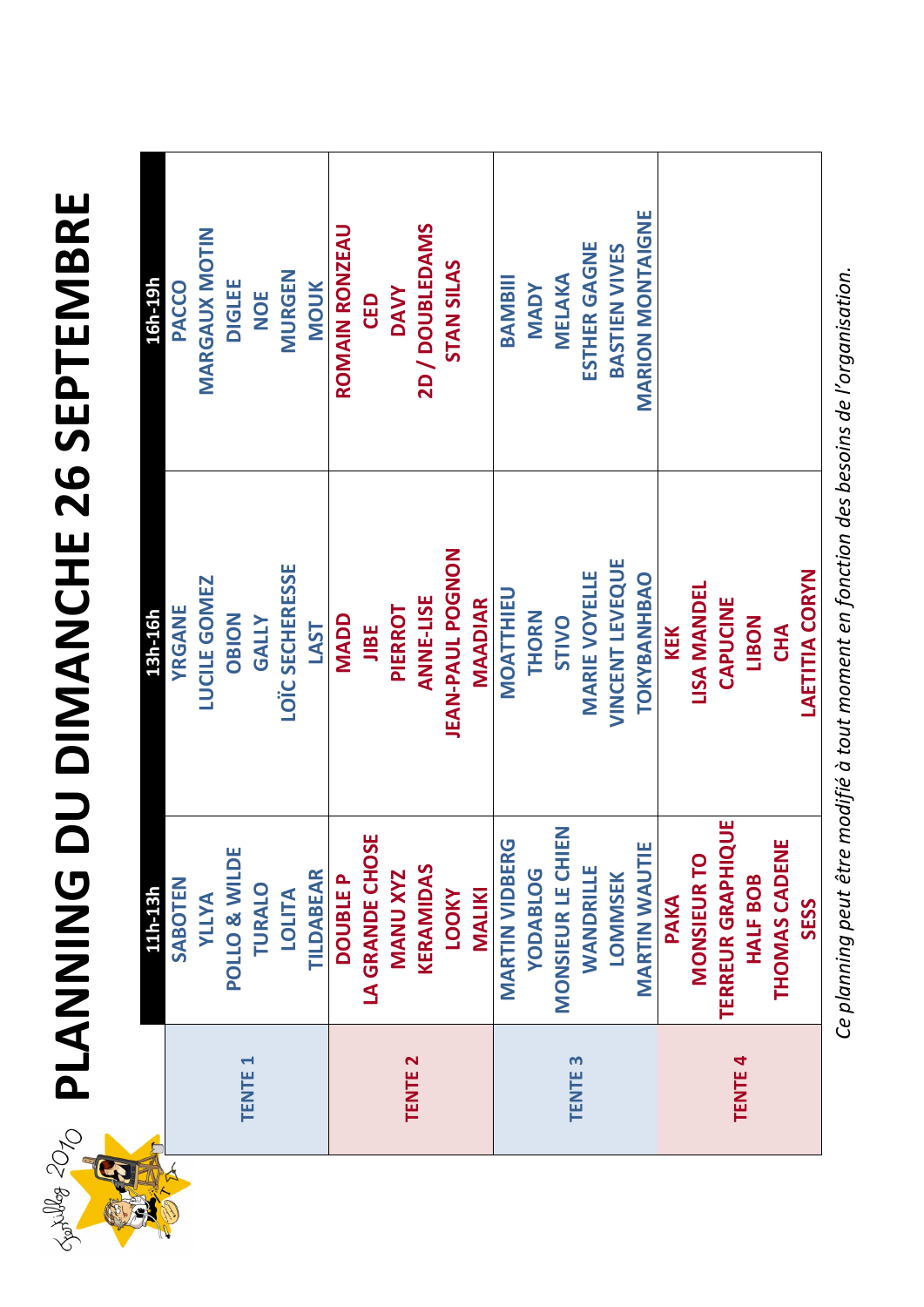## **PLANNING DU SAMEDI 25 SEPTEMBRE**  PLANNING DU SAMEDI 25 SEPTEMBRE

| 11h-12                      | 12h-13h           | 13h-14h        | 14h-15h             | <b>L5h-16h</b>                     | 16h-17h                    | 17h-18h        | 18h-19h                  |
|-----------------------------|-------------------|----------------|---------------------|------------------------------------|----------------------------|----------------|--------------------------|
| CED                         | <b>STAN SILAS</b> | <b>MRYO</b>    | CED                 | WALTCH                             | ALEXANDRE<br><b>ARLENE</b> | <b>LORENZO</b> | <b>SILVER</b>            |
| TROÏANOWSKI<br><b>NAHOL</b> | JICÉ              | LORENZO        | <b>STAN SILAS</b>   | <b>FROIANOWSKI</b><br><b>NAHOL</b> | KING DAG'                  | CARICARTOON    | SOURCIL<br><b>PIRATE</b> |
| <b>ILEANA</b>               | KING DAG'         | GOX            | <b>VINCENT CAUT</b> | <b>OLTICHIT</b>                    | GARF                       | <b>WALTCH</b>  | <b>NIL</b>               |
| <b>JICE</b>                 | <b>OLTICHIT</b>   | TIMO           | <b>OPOH</b>         | CARICARTOON                        | SOURCIL<br><b>PIRATE</b>   | <b>GOROBEI</b> | TIMO                     |
| GARF                        | <b>MRYO</b>       | TIM.           | ILEANA              | $\blacksquare$                     | <b>VINCENT CAUT</b>        | <b>ANTON</b>   | <b>MAYNE</b>             |
| RAOUL PAOLI                 | <b>MANU XYZ</b>   | $\blacksquare$ | MARIA               | <b>FM66</b>                        | RAOUL PAOLI                | <b>GOX</b>     | <b>MANU XYZ</b>          |
|                             |                   |                |                     |                                    |                            |                |                          |



*Ce planning peut être modifié à tout moment en fonction des besoins de l'organisation.* Ce planning peut être modifié à tout moment en fonction des besoins de l'organisation.



**MANOLOSANCTIS**

**MANOLOSANCTIS** 

| 11h-13h       | 13h-15h            | <b>L5h-17h</b>         | 17h-19h               |
|---------------|--------------------|------------------------|-----------------------|
| ESTHER GAGNE  | GOODMAN            | ETIENNE GUIGNARD       | <b>LOMMSEK</b>        |
| JOEFLIP       | <b>PEERLIPO</b>    | <b>LOÏC SECHERESSE</b> | <b>THOMAS MATHIEU</b> |
| <b>LEONIE</b> | <b>MAYEULE</b>     | <b>QUAN</b>            | TOUNDRA               |
| MAMMOUTH      | <b>MONSIEUR TO</b> | <b>VOHAN</b>           | <b>WOUZIT</b>         |
|               |                    |                        |                       |



| l1h-12h      | 12h-13h          | 13h-14h          | 14h-15h           | 15h-17h              | $17h - 18h$    | 18h-19h                        |
|--------------|------------------|------------------|-------------------|----------------------|----------------|--------------------------------|
| <b>RAV</b>   | <b>FOOLSTRIP</b> | <b>FOOLSTRIP</b> | VRAOUM            | VRAOUM               |                | <b>ANACHRONIC WEBCOMICS.FR</b> |
| GRIGOU       | $\mathbf{z}$     | KEK              | <b>LOMMSEK</b>    | GAD                  | ANNELISE       | <b>LAMISSEB</b>                |
| <b>AQUET</b> | LUCILE GOMEZ     | LILLA            | <b>MARSHALJOE</b> | <b>LOMMSEK</b>       | $\blacksquare$ | MARLENE                        |
| <b>NAVAY</b> | POLLO & WILDE    | <b>ANNOT</b>     | <b>OVANO</b>      | <b>MARTIN SINGER</b> | <b>TIAHUOS</b> | NICAMSHILOVA                   |
| <u>ze</u>    | TURALO           | <b>NAVAY</b>     | WANDRILLE         | <b>NAVO</b>          |                | <b>NAYAWE</b>                  |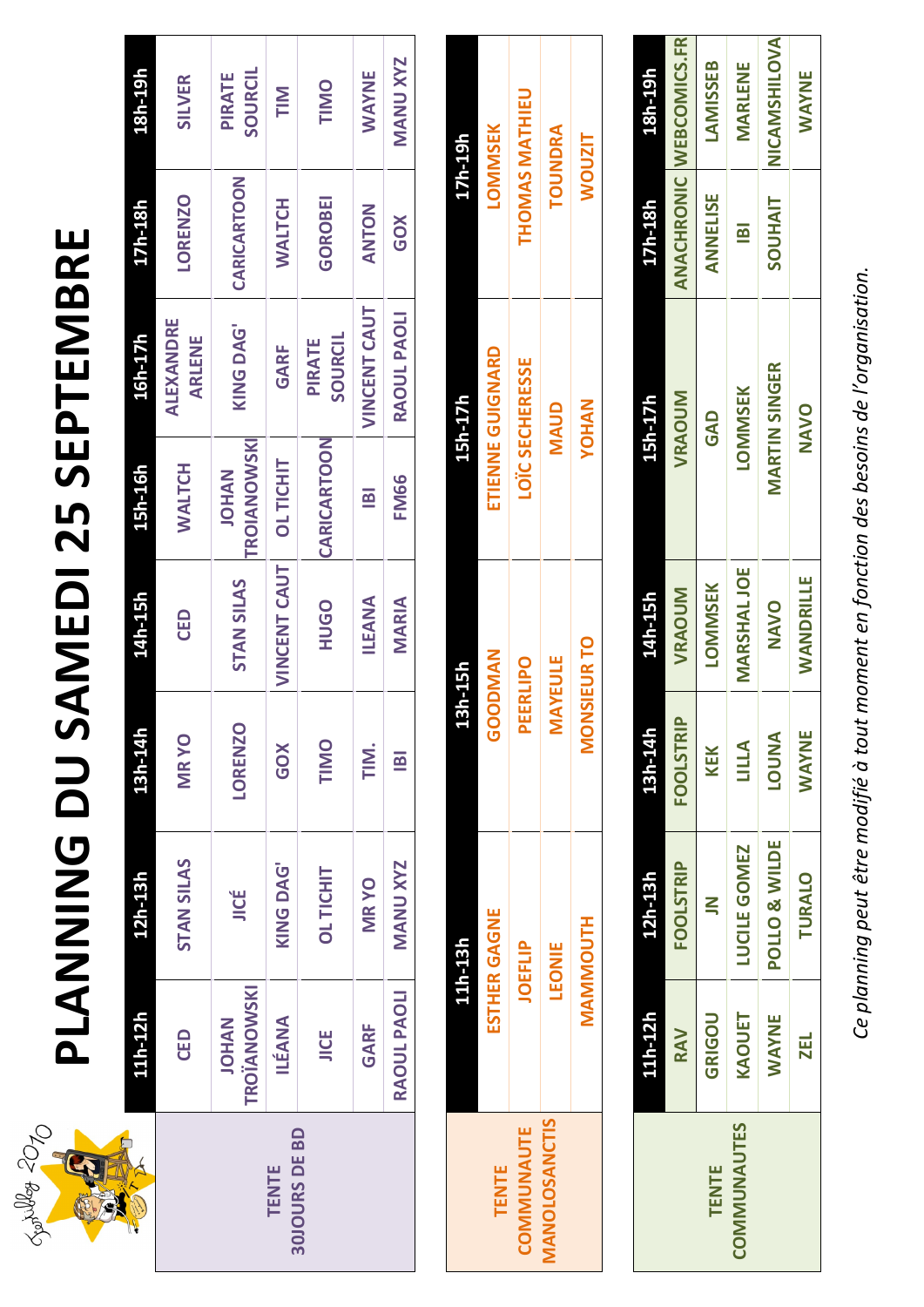| Ш                            |  |
|------------------------------|--|
| œ                            |  |
|                              |  |
| $\blacksquare$               |  |
|                              |  |
|                              |  |
| J                            |  |
| H                            |  |
| $\blacksquare$               |  |
| Ш                            |  |
|                              |  |
| $\overline{\mathbf{C}}$<br>7 |  |
| $\boldsymbol{\omega}$        |  |
| $\blacktriangle$<br>I        |  |
|                              |  |
| Ш                            |  |
|                              |  |
| $\overline{\mathbf{C}}$      |  |
|                              |  |
|                              |  |
|                              |  |
|                              |  |
|                              |  |
|                              |  |
| Ĺ                            |  |
|                              |  |
|                              |  |
|                              |  |
| $\Box$                       |  |
| Ŋ                            |  |
| C                            |  |
|                              |  |
|                              |  |
|                              |  |
|                              |  |
|                              |  |
|                              |  |
|                              |  |
|                              |  |
|                              |  |

| 11h-12h           | 12h-13h                     | 13h-14h       | 14h-15h                     | $-5h-16h$           | 16h-17h             | 17h-18h         | 18h-19h       |
|-------------------|-----------------------------|---------------|-----------------------------|---------------------|---------------------|-----------------|---------------|
| <b>STAN SILAS</b> | <b>WALTCH</b>               | <b>NAYAY</b>  | JICE                        | VINCENT<br>CAUT     | <b>NIL</b>          | ILÉANA          | WAYNE         |
| CED               | TROIANOWSKI<br><b>NAHOL</b> | <b>ZOHZK</b>  | CED                         | <b>OPOH</b>         | <b>VINCENT CAUT</b> | MARIA           | TIMIO         |
| GARF              | <b>ILÉANA</b>               | TIMO          | GARF                        | ALEXANDRE<br>ARLENE | <b>LORENZO</b>      | GOX             | GOROBEI       |
| JICÉ              | MARIA                       | <b>OPOH</b>   | TROÏANOWSKI<br><b>NAHOL</b> | <b>STAN SILAS</b>   | KING DAG'           | <b>SILVER</b>   | FÉLIX LAURENT |
| OL TICHI'         | RAOUL PAOLI                 | PIRATESOURCIL | <b>WALTCH</b>               | SOURCIL<br>PIRATE   | <b>FM66</b>         | TIM.            |               |
| KING DAG'         | CARICARTOON                 | GOROBEI       | <b>OLTICHIT</b>             | RAOUL PAOLI         | <b>ANTON</b>        | <b>MANU XYZ</b> |               |
|                   |                             |               |                             |                     |                     |                 |               |



**ELIASCARPE** 

LILLA

**MANU XYZ** 

**LESLIE PLEE** 

LEONIE

13h-15h

17h-19h

15h-17h

**JOEFLIP** 

*Ce planning peut être modifié à tout moment en fonction des besoins de l'organisation* Ce planning peut être modifié à tout moment en fonction des besoins de l'organisation

|                                     | TOUNDRA                     | THOMAS GILBERT           |                |               | <b>TOM VIGUIER</b>       |              | <b>MADET</b>      |
|-------------------------------------|-----------------------------|--------------------------|----------------|---------------|--------------------------|--------------|-------------------|
|                                     | <b>JOSEPH SEFIEDDINE</b>    | <b>NOHOY</b>             |                |               | RENART                   |              | THOMAS GILBERT    |
| 11h-12h                             | 12h-13h                     | <u>13h-14h</u>           | 14h-15h        | L5h-16h       | 16h-17h                  | 17h-18h      | 18h-19h           |
| FRAKTORY                            | <b>DIANTRE!</b>             | <b>DIANTRE!</b>          | ONAPRATUT      | ONAPRATUT     | <b>LAPIN</b>             | <b>LAPIN</b> | FRAKTORY          |
| щ<br><b>NIOINA</b><br><b>KIRSCH</b> | FOX                         | <b>NIVAINS</b><br>EURIOT | LILLA          | CLOTKA        | GAD                      | GAD          | ANTOINE<br>KIRSCH |
| ERIC                                | MARTIN VIDBERG VINCENT CAUT |                          | <b>LOMMSEK</b> | POCHEP        | <b>GEOFFROY</b><br>MONDE | $\mathbf{R}$ | ERIC              |
| <b>MOUTE</b>                        | NATASHA<br>SICAUD           | <b>NOD@BLOG</b>          | UNTER          | RADI          | PHIIP                    | PAKA         | <b>NOUTE</b>      |
| <b>NUSSE</b>                        | PEB                         | CHARLOTTE<br>GASTAUT     | <b>NOUZIT</b>  | <b>WALTCH</b> | <b>PUYO</b>              | WAYNE        | <b>NUSSE</b>      |